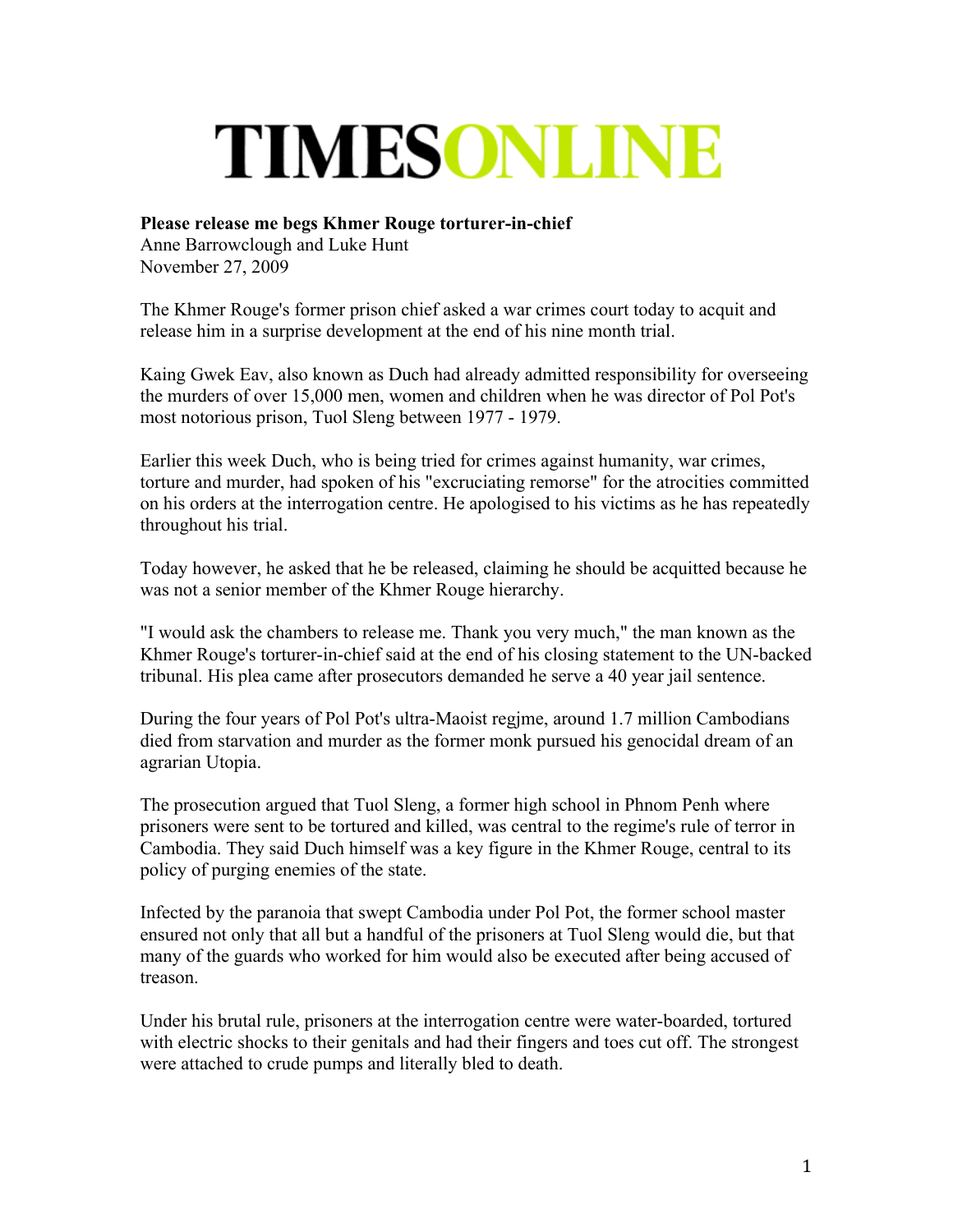Prosecutors compared his crimes with massacres carried out under Stalin's Soviet Union and Nazi Germany, where those who did not fit in faced a "package of violence".

But in their summing-up, Duch's lawyers attempted to downplay the role of Tuol Sleng, also known as S21, during Pol Pot's rule, claiming that the total number of deaths under Duch's stewardship was less than one percent of the total who perished across the country at that time.

Defence lawyer Francois Roux told a packed public gallery at the Extraordinary Chambers of the Courts of Cambodia in Phnom Penh that attempts by the prosecution to portray the 67-year-old as a monster to be locked-up were clichés that failed to deal with the problem.

"We need to know the mechanism that leads a man – who is a decent man by all accounts – to become a torturer," said Mr Roux. He repeated the defence's constant refrain that Duch had no choice but to follow the orders of a regime dominated by paranoia and fear.

Mr Roux said Duch had "shed tears over the graves of the children" who were processed at Tuol Sleng before being transported to Cheong Ek, known as the Killing Fields, where they, like their parents, were bludgeoned to death with iron bars.

"He is full of remorse," said Mr Roux. "He found himself in situations where he had to kill or be killed."

He told prosecutors: "And you're telling the chamber that Duch started the network of terror that bathed Cambodia in blood. How dare you!"

Prosecutors earlier said the judges must send a "clear message to the future" when they decide Duch's fate, saying the former Khmer Rouge torturer-in-chief had failed fully to confess to his role in the genocidal regime.

"In respect of the victims, in respect of Cambodia's future, in respect of the principle of no peace without justice, I would ask that you remember the victims of S-21," coprosecutor William Smith told the judges.

"Allow your judgement to send a clear message to the future of Cambodia."

Giving his last arguments in rebuttal of defence speeches this week, Mr Smith said that Duch had missed his last chance fully to confess to his crimes.

"We gave the accused that opportunity about two days ago to say to this court, to say to the people of Cambodia, 'Yes, I committed these crimes. I committed them willingly, I committed them because I believed in the (Khmer Rouge) and I'm sorry for that'," Mr Smith said.